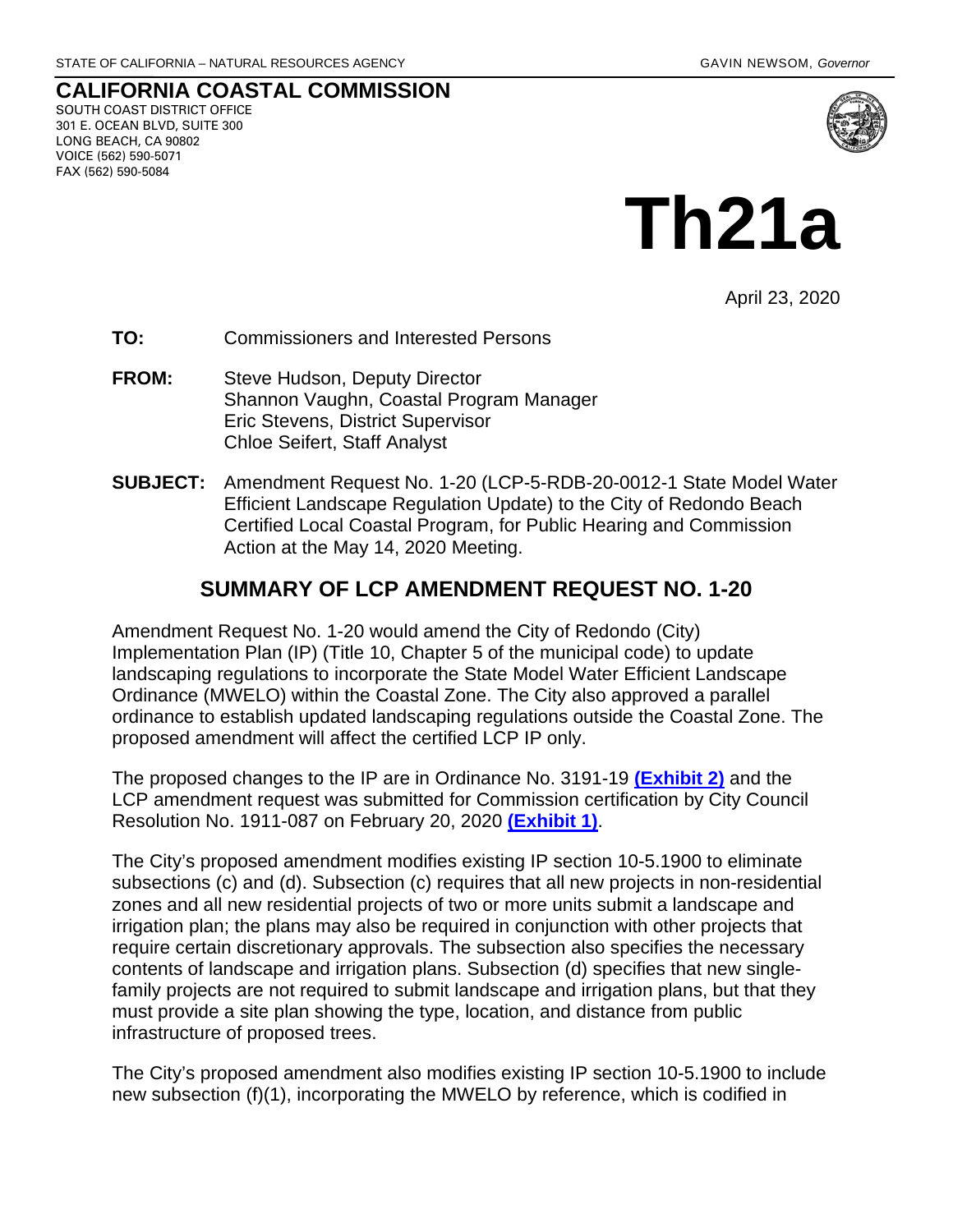#### City of Redondo Beach LCP Amendment Request No. 1-20

Chapter 2.7 of Title 23 of the California Code of Regulations. The MWELO outlines the applicability of the ordinance and finds a limited scope of projects exempt from MWELO provisions. Specifically, the ordinance does not apply to registered historical sites, ecological restoration projects or mined-land reclamation projects that do not require a permanent irrigation system, or existing plant collections open to the public. Thus, all other new projects in non-residential zones and all other new residential projects will be subject to the MWELO provisions. Under MWELO provisions, landscape design plans for applicable projects shall be approved by the City on the basis of plant selection informed by identified hydrozones, efficient water use, fire safety, and other ecological factors. The MWELO also specifies the components of acceptable irrigation plans, requiring the use of automatic irrigation controllers (evapotranspiration, soil moisture sensors. flow sensors, etc.), prevention of runoff, specialized irrigation for differing hydrozones, and other water-conserving practices. The MWELO also requires protection and preservation of native species and natural vegetation; the use of invasive plant species, such as those listed by the California Invasive Plant Council, is strongly discouraged. The MWELO establishes the City's right to administer penalties to project applicants, to the extent permitted by law, on the basis of noncompliance with the ordinance. The MWELO also requires landscape irrigation audits for select projects and describes the components of the auditing process. The MWELO also specifies the necessary contents of landscape and irrigation plans required for applicable projects. In addition to the incorporation of the MWELO in (f)(1), the proposed amendment adds new subsection (f)(2) specifying how the provisions of section 10-5.1900 shall be applied in conjunction with those of the MWELO. This change specifies that the regulations contained in the IP section shall apply in addition to MWELO regulations; and in the event of conflicting requirements, the more stringent landscaping water efficiency requirement is designated as the applicable provision.

# **SUMMARY OF STAFF RECOMMENDATION**

Staff recommends that the Commission, after public hearing, **APPROVE** Amendment Request No. 1-20 as submitted. The proposed LCP amendment would further specify landscaping and irrigation requirements for development within the Coastal Zone, resulting in a relatively minor impact to coastal resources. Furthermore, new projects will be required to adhere to the more stringent provision in the event of conflict between new MWELO and existing IP requirements. These existing IP requirements have been established as part of the certified LCP and include standards for the components of landscaping and irrigation plans, which will provide sufficient protection of the City's coastal resources.

The standard of review for the LCP IP, pursuant to Sections 30513 and 30514 of the Coastal Act, is whether the proposed IP amendment conforms with and is adequate to carry out the provisions of the certified LUP. The proposed changes to the IP are consistent with the LUP and no adverse impacts to coastal access of coastal resources are anticipated as a result of the changes to the IP. Staff therefore recommends that the Commission find that the City's request to amend Article 7 of the City's certified IP conforms with and is adequate to carry out the certified LUP and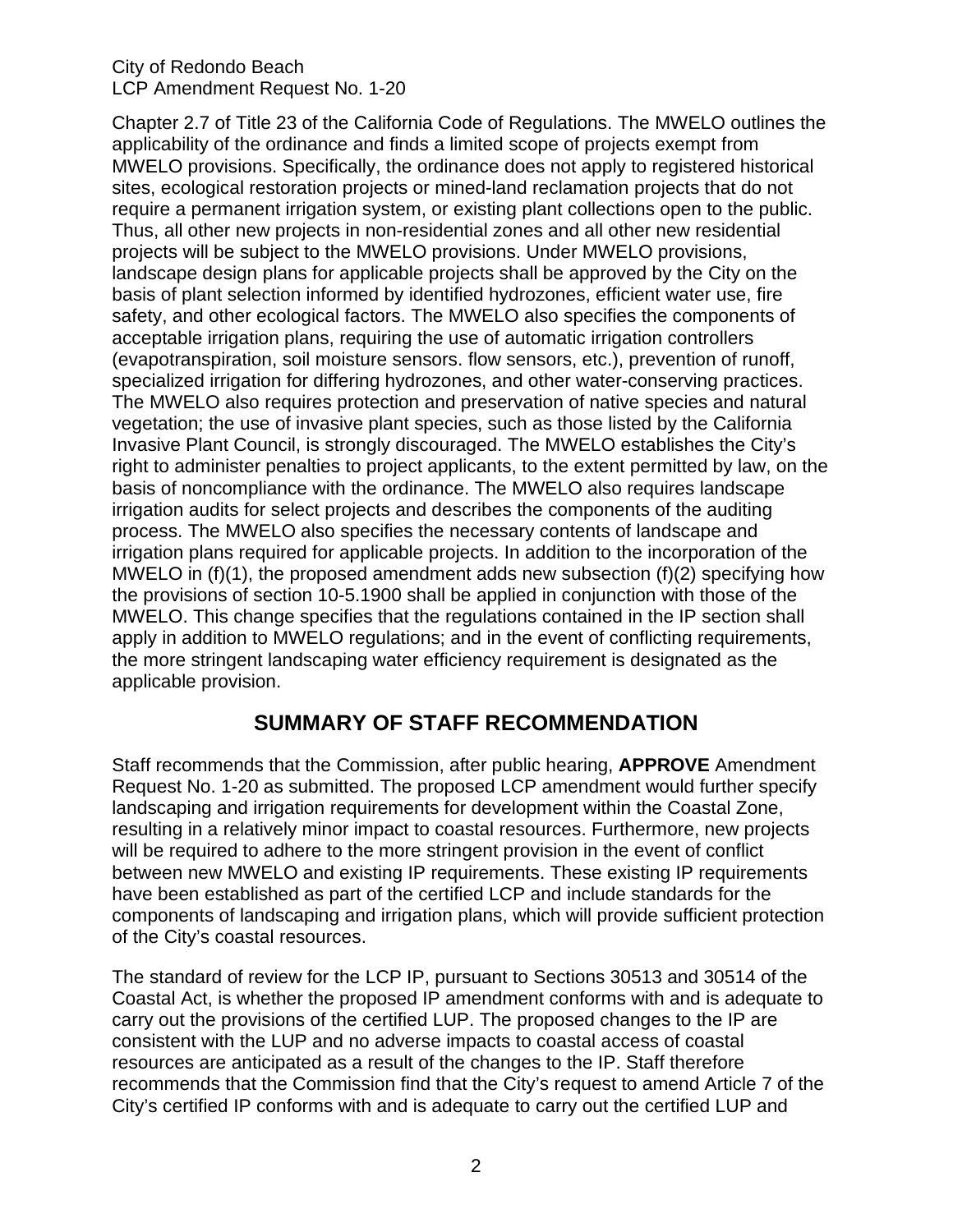approve the IP amendment request as submitted. The motions and resolutions are found on Page 5.

# **BACKGROUND**

The Commission certified the Redondo Beach Land Use Plan (LUP) in 1981. In 2002, the Commission approved the segmentation of the City into two areas: the Harbor-Pier area (Area 2) and the remainder of the City (Area 1). The Commission's 2002 approval certified the City's Local Coastal Program (LCP) for Area 1. Area 2 effectively was deferred certification. In 2010, the Commission eliminated the geographic segmentation and certified the LCP for the remainder of the City.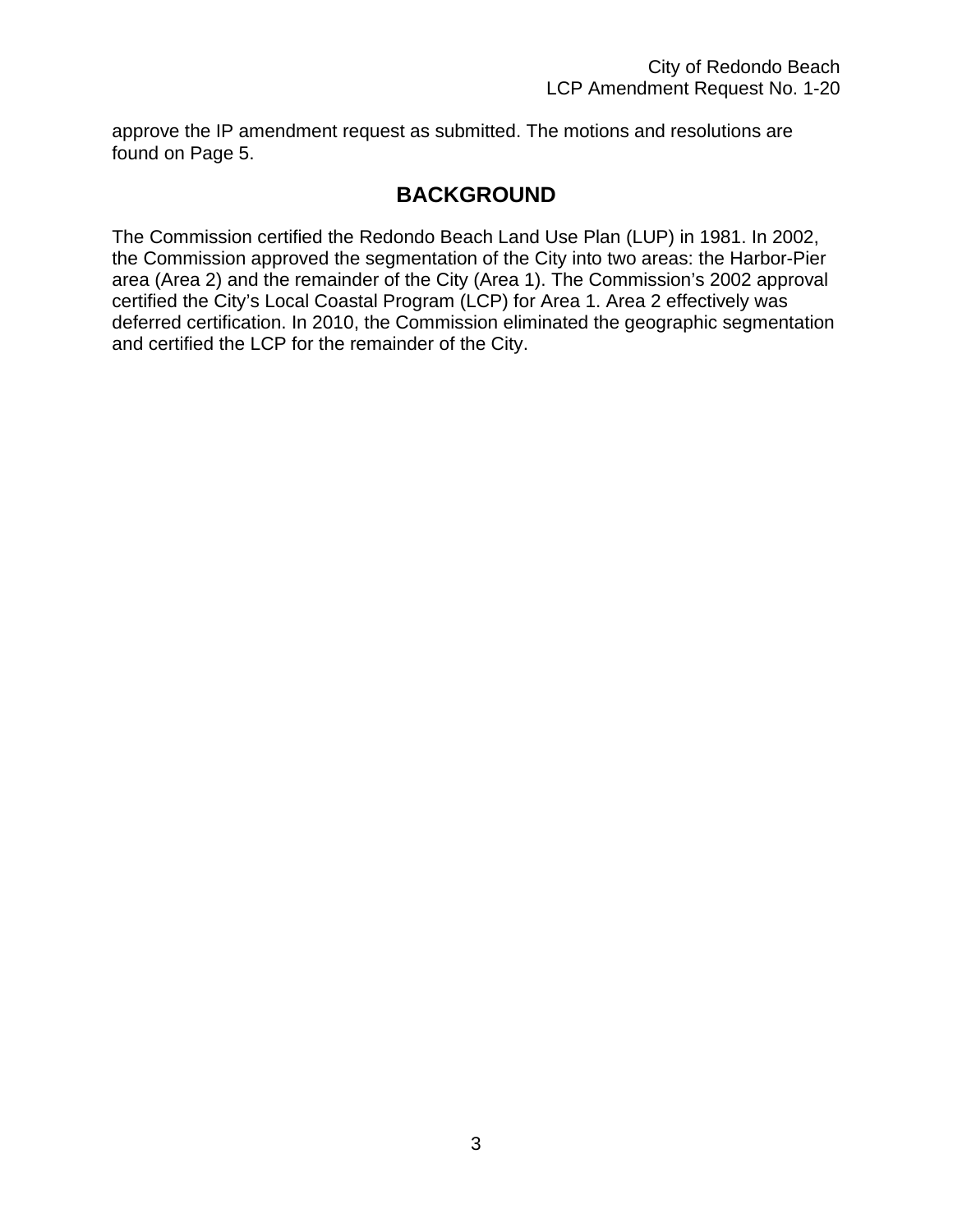# **TABLE OF CONTENTS**

| B. LOCAL REVIEW AND DEADLINE FOR COMMISSION ACTION  5 |  |
|-------------------------------------------------------|--|
|                                                       |  |
|                                                       |  |
|                                                       |  |

# **EXHIBITS**

|  |  | Exhibit 1 - Resolution No. 1911-087 |  |  |
|--|--|-------------------------------------|--|--|
|--|--|-------------------------------------|--|--|

[Exhibit 2 – Ordinance No. 3192-19](https://documents.coastal.ca.gov/reports/2020/5/Th21a/Th21a-5-2020-exhibits.pdf) 

[Exhibit 3 – Strike-Out Underline of Section 10-5.1900](https://documents.coastal.ca.gov/reports/2020/5/Th21a/Th21a-5-2020-exhibits.pdf)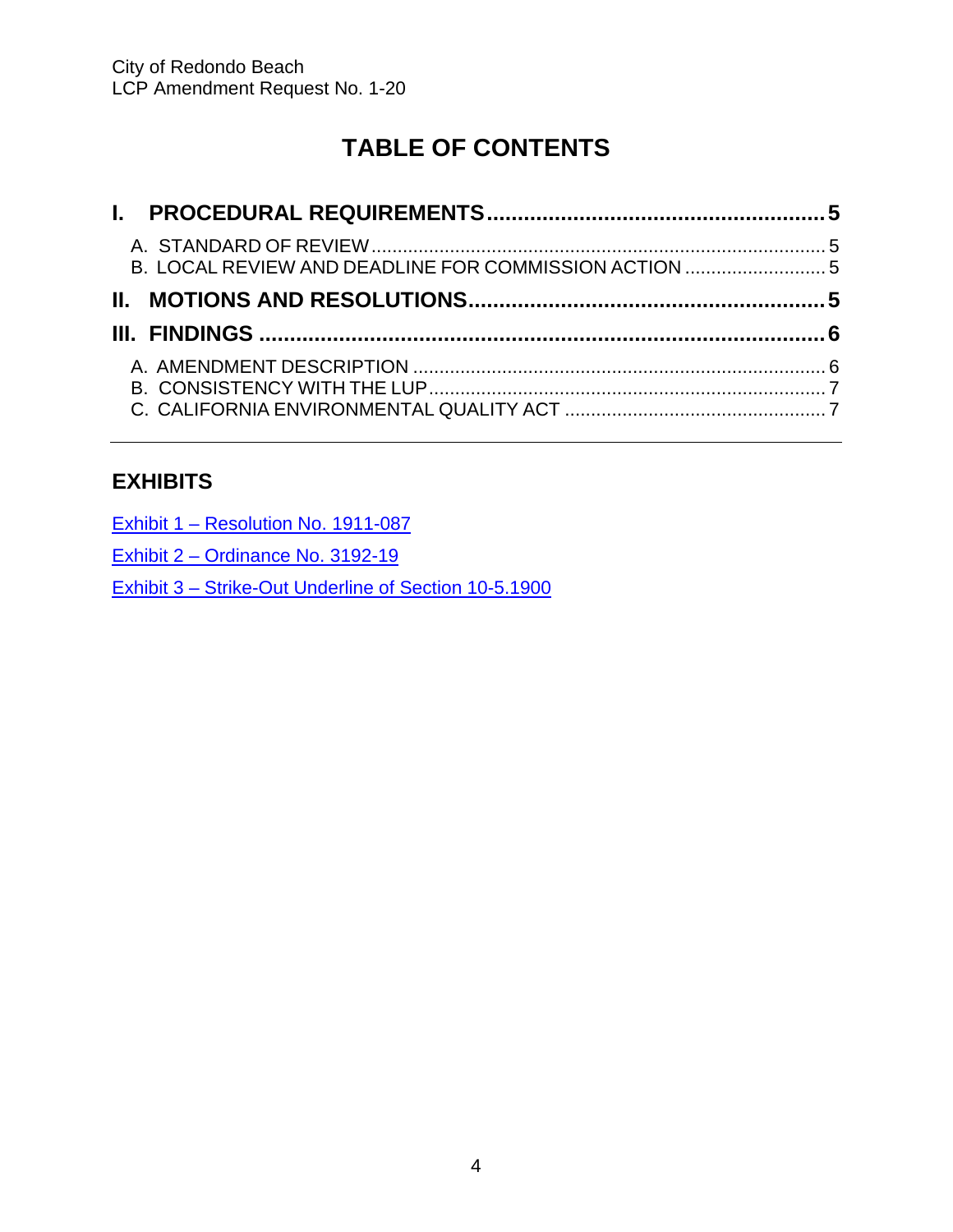# <span id="page-4-0"></span>**I. PROCEDURAL REQUIREMENTS**

# <span id="page-4-1"></span>**A. STANDARD OF REVIEW**

The standard of review for the proposed amendment to the LCP Implementation Plan (IP), pursuant to Sections 30513 and 30514 of the Coastal Act, requires that the proposed IP amendment conforms with and is adequate to carry out, the provisions of the certified Land Use Plan (LUP). The Commission shall take action by a majority vote of the Commissioners present.

## <span id="page-4-2"></span>**B. LOCAL REVIEW AND DEADLINE FOR COMMISSION ACTION**

Section 30503 of the Coastal Act requires public input in LCP development. It states:

"During the preparation, approval, certification, and amendment of any local coastal program, the public, as well as all affected government agencies, including special districts, shall be provided maximum opportunities to participate. Prior to submission of a local coastal program for approval, local governments shall hold a public hearing or hearings on that portion of the program which has not yet been subjected to public hearing within four years of such submission."

The City of Redondo Beach Planning Commission and the City Council held public hearings on the proposed amendment, summarized below:

The City Planning Commission held public hearings regarding the LCP amendment on August 15, 2019 and September 19, 2019. The City Council held public hearings on July 16, 2019 and November 19, 2019. The City submitted the LCP Amendment request to the Commission on February 5, 2020. On February 19, 2020, staff determined that the LCP amendment submittal was sufficient and filed the application as complete. The 60<sup>th</sup> working day by which the Commission must act on the amendment request or grant an extension to the sixty-day deadline is April 20, 2020. However, Governor Newsom has issued an executive order which states:

<span id="page-4-3"></span>"The time limits set forth in the Permit Streamlining Act in Government Code sections 65943, 65950, 65952, and 65956, and in Public Resources Code sections 30512, 30513, 30603, 30606, 30621, 30622, 30625, 30714, and 30812 are suspended, with respect to actions by or matters before the California Coastal Commission or the State Water Resources Control Board, for a period of 60 days. This paragraph pauses the time limits in the referenced sections but does not restart them, and should be construed to toll those timeframes for 60 days, such that no time should be counted for 60 days, but that any days that elapsed prior to this suspension are still counted.

Adherent to this order, the  $60<sup>th</sup>$  working day has been extended to June 19, 2020. The proposed LCP amendment will become effective after reporting to the Commission any written objections received within ten working days of the mailing of notice.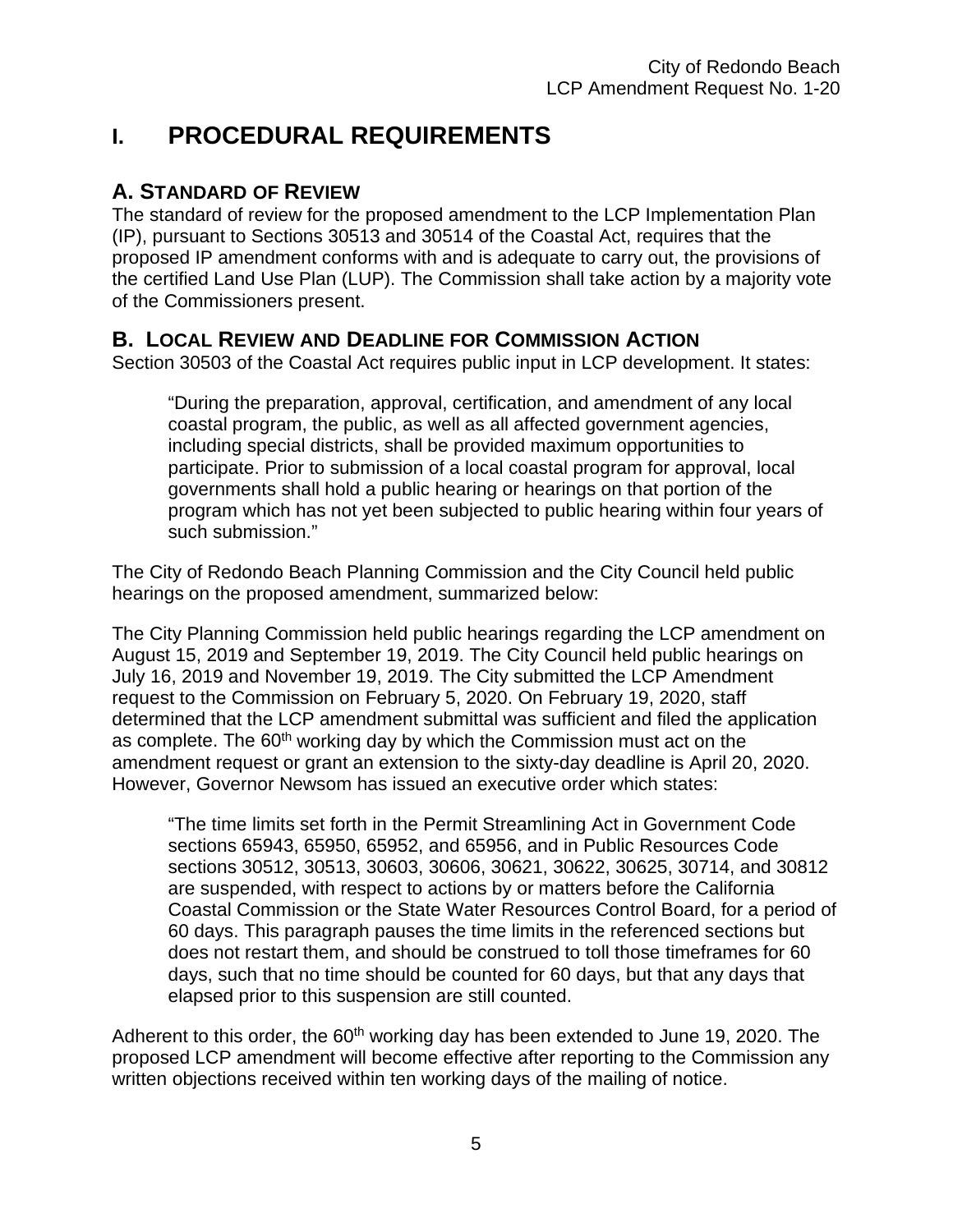City of Redondo Beach LCP Amendment Request No. 1-20

# **II. MOTIONS AND RESOLUTIONS**

Approval of the IP Amendment as submitted.

**Motion I:** I move that the Commission **reject** Amendment No. LCP-5-RDB-20-0012-1 to the City of Redondo Beach certified Local Coastal Program as submitted.

Staff recommends a **NO** vote. Passage of this motion will result in certification of the IP Amendment as submitted and the adoption of the following resolution and findings. The motion passes only by an affirmative vote of a majority of the Commissioners present.

**Resolution I:** The Commission hereby certifies Amendment Request No. LCP-5- RDB-20-0012-1 to the LCP IP for the City of Redondo Beach certified LCP as submitted and adopts the findings set forth below on grounds that the IP Amendment conforms with and is adequate to carry out the provisions of the certified LUP. Certification of the IP Amendment complies with the California Environmental Quality Act, because either 1) feasible mitigation measures and/or alternatives have been incorporated to substantially lessen any significant adverse effects of the Implementation Program on the environment, or 2) there are no further feasible alternatives and mitigation measures that would substantially lessen any significant adverse impacts on the environment.

# <span id="page-5-0"></span>**III. FINDINGS**

## <span id="page-5-1"></span>**A. AMENDMENT DESCRIPTION**

This LCP amendment request involves an update to the City's LCP Implementation Plan (IP). No changes to the certified LCP Land Use Plan (LUP) are proposed herein.

The City's proposed amendment modifies existing IP section 10-5.1900 to eliminate subsections (c) and (d). Subsection (c) requires that all new projects in non-residential zones and all new residential projects of two or more units submit a landscape and irrigation plan; the plans may also be required in conjunction with other projects that require certain discretionary approvals. The subsection also specifies the necessary contents of landscape and irrigation plans. Subsection (d) specifies that new singlefamily projects are not required to submit landscape and irrigation plans, but that they must provide a site plan showing the type, location, and distance from public infrastructure of proposed trees.

The City's proposed amendment also modifies existing IP section 10-5.1900 to include new subsection (f)(1), incorporating the MWELO by reference, which is codified in Chapter 2.7 of Title 23 of the California Code of Regulations. The MWELO outlines the applicability of the ordinance and finds a limited scope of projects exempt from MWELO provisions. Specifically, the ordinance does not apply to registered historical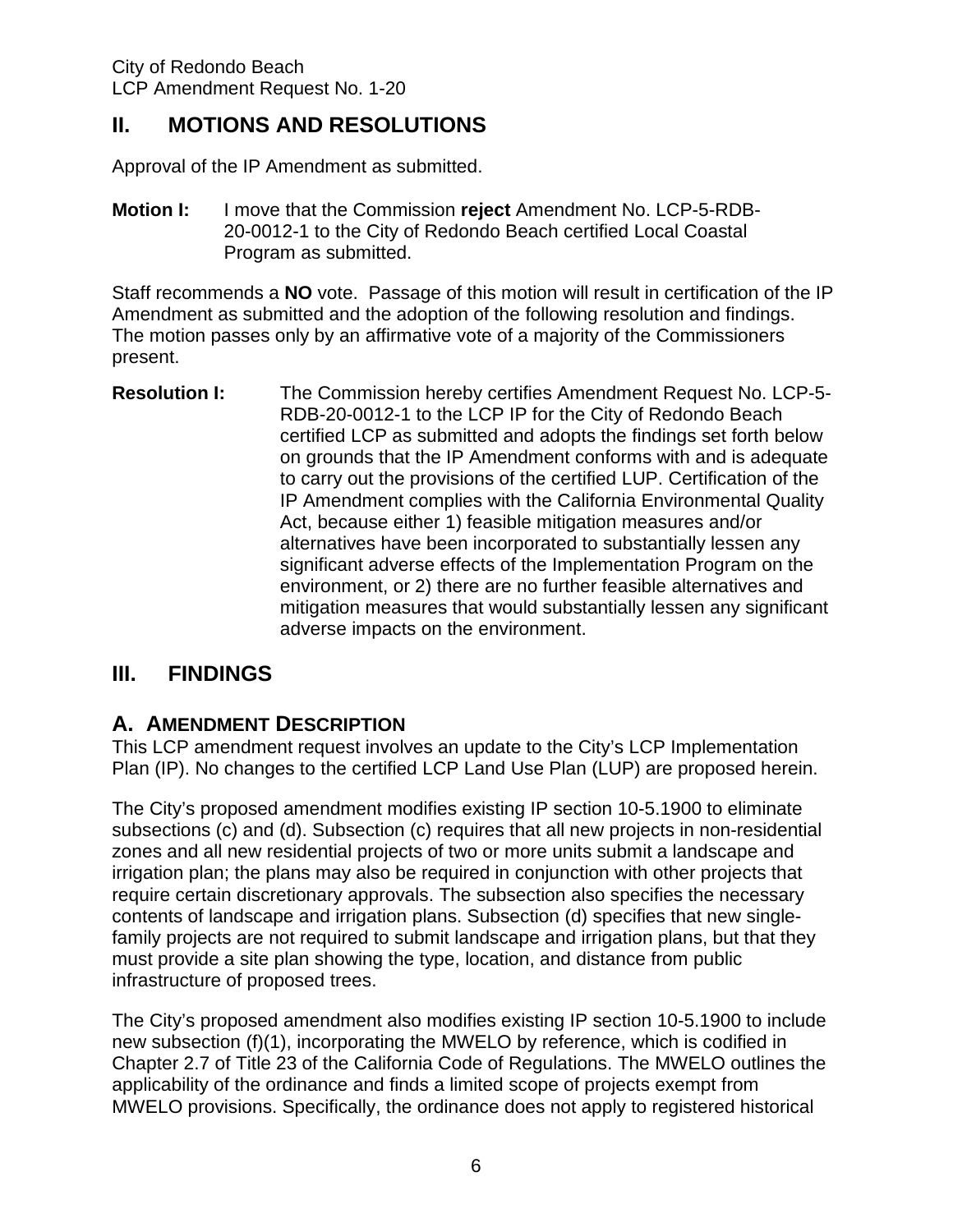sites, ecological restoration projects or mined-land reclamation projects that do not require a permanent irrigation system, or existing plant collections open to the public. Thus, all other new projects in non-residential zones and all other new residential projects will be subject to the MWELO provisions. Under MWELO provisions, landscape design plans for applicable projects shall be approved by the City on the basis of plant selection informed by identified hydrozones, efficient water use, fire safety, and other ecological factors. The MWELO also specifies the components of acceptable irrigation plans, requiring the use of automatic irrigation controllers (evapotranspiration, soil moisture sensors. flow sensors, etc.), prevention of runoff, specialized irrigation for differing hydrozones, and other water-conserving practices. The MWELO also requires protection and preservation of native species and natural vegetation; the use of invasive plant species, such as those listed by the California Invasive Plant Council, is strongly discouraged. The MWELO establishes the City's right to administer penalties to project applicants, to the extent permitted by law, on the basis of noncompliance with the ordinance. The MWELO also requires landscape irrigation audits for select projects and describes the components of the auditing process. In addition to the incorporation of the MWELO in (f)(1), the proposed amendment adds new subsection (f)(2) specifying how the provisions of section 10- 5.1900 shall be applied in conjunction with those of the MWELO. This change specifies that the regulations contained in the IP section shall apply in addition to MWELO regulations and, in the event of conflicting requirements, the more stringent landscaping water efficiency requirement is designated as the applicable provision.

# <span id="page-6-0"></span>**B. CONSISTENCY WITH THE LUP**

Under Sections 30513 and 30514(b), the Commission shall certify a proposed amendment to an IP unless it does not conform with, or is inadequate to carry out the provisions of the certified LUP. The purpose of this proposed IP amendment is to revise the existing regulations to provide more clarity and be consistent with recent changes in state law.

The City of Redondo Beach coastal zone includes single-family and multi-family residential zone neighborhoods, as well as commercial centers and parks that would be impacted by the proposed LCP amendment. Some of these properties contain extensive landscaping, with a large amount of irrigation necessary for maintenance. The City's certified LUP contains limited resource protection policies. However, the LUP does include language that requires the protection of marine and land uses, including wetlands and environmentally-sensitive wildlife habitat areas. Protection of natural resources can be achieved in part, by reducing pollution generated by over-watering and reducing the introduction of invasive vegetation.

One of the primary changes to the City's IP is the inclusion by reference of the MWELO, which effectively replaces the water efficient landscaping practices and applicability requirements outlined in removed subsections (c) and (d). This modification further specifies landscaping and irrigation requirements for proposed projects, establishes the City's right to penalize non-compliance, and delineates which projects are exempt from the Ordinance provisions. This alteration to the City's IP